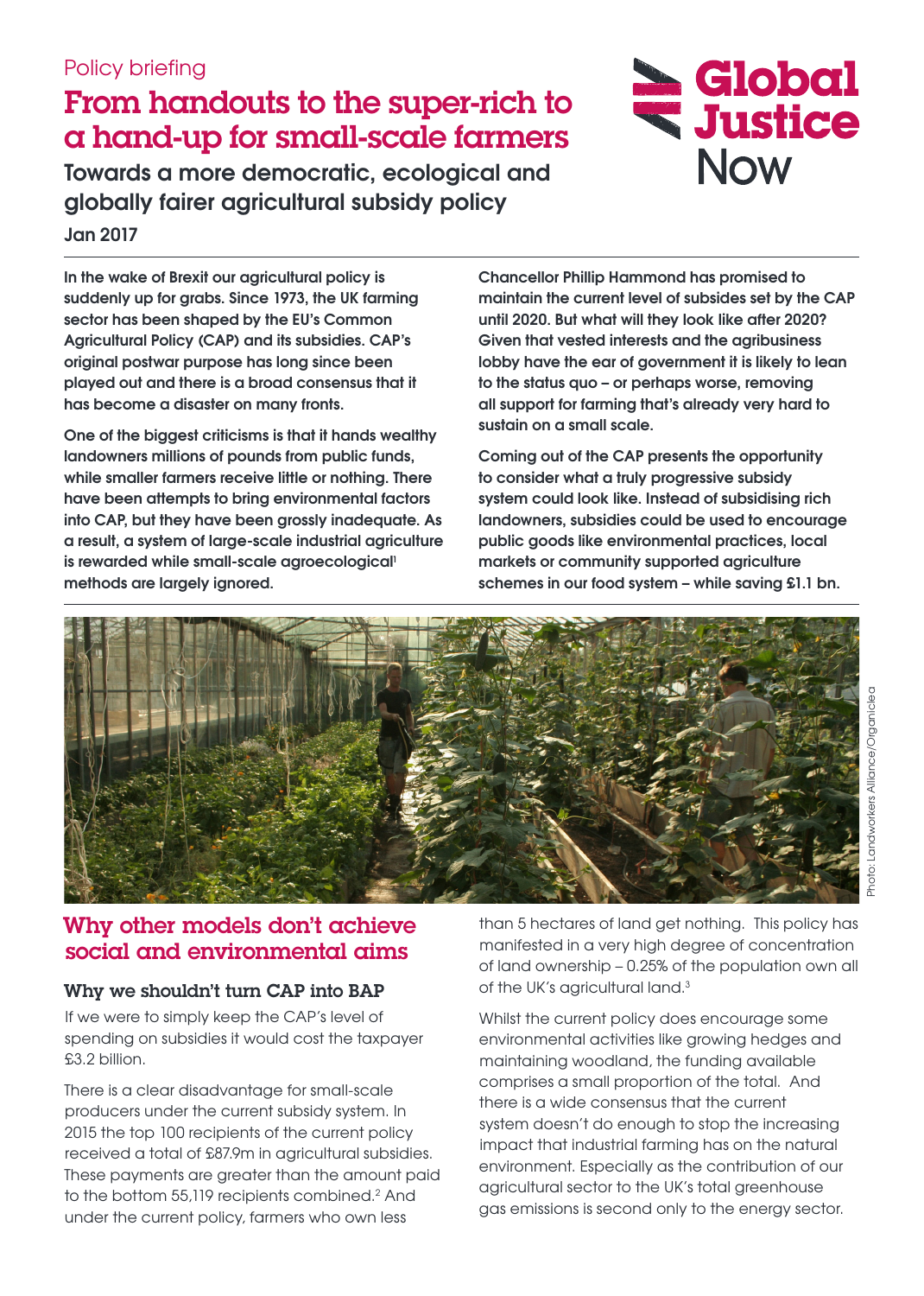Money is urgently needed to encourage farmers to reduce those emissions to effectively zero over the coming decades.

#### The laissez faire model

Another option on the table is to completely scrap subsidies altogether – something that advocates of the free market are particularly keen on. Many countries in the global south were actually forced to do this through structural adjustment in the 1970s and 1980s with disastrous effects to their domestic farmers. This policy is rare for a country in the global north, and New Zealand held up as an example.

In the 1980s the New Zealand government very suddenly and completely reduced all forms of financial support to the agricultural sector. Farmers had to survive the volatility of the agricultural sector with full exposure to the international market without any safety net. The effect was a polarisation and emptying out of viable small and medium sized farming. The big players were able to compete but others either left farming or scaled down and took other jobs to support continued farming as a side enterprise.<sup>4</sup> Loss of agricultural jobs was exacerbated.5

Farming fell completely in the hands of the market and scope for programmes to improve environmental practices were lost. Faced with the drive to cut costs, environmental concerns are always likely to be dropped. In a major evaluation of New Zealand's environment, the Ministry for the Environment noted that over the past two decades nitrogen in land and in rivers has increased by 29 and 12 percent respectively, mostly as a result of farming. In addition problems with soil quality are now affecting the productivity of over 80 percent of all land.<sup>6</sup>

Another argument used by advocates of this model is that it could provide new opportunities for export to the UK (replacing farmers who go out of business) which small-scale farmers in the global south could take advantage of. However firstly it is not clear that such opportunities would arise. In New Zealand, the large-scale intensive farms that survived took up the slack from those who scaled down. When there are export opportunities, it is likely that they will be filled by other large-scale agribusinesses, rather than by small-scale farmers.

#### Subsidising crop insurance: the US model

A further possibility for agricultural subsidies is government provision of free or reduced cost insurance to farmers so they can be reimbursed for

### What is the CAP?

**All Crescer** 

**CAP originated in the late 1950s following a decade of postwar food shortages. The UK joined CAP in 1973. The current CAP funds are split into two pillars. Over three quarters of it, £2.4 billion, goes into the first pillar where payments are tied to the area of land above a minimum threshold and so this has the perverse effect of rewarding wealthy individuals with millions of pounds from public funds. The remaining quarter goes to a second pillar funds activities that are classified as rural development. At least 30% of pillar two should be spent on the environment but this is too small to genuinely tackle the huge threats to our environment.**

failed harvests or economic losses. This is currently done in the US.

This does nothing to encourage environmentally or socially beneficial farming activities. And again, it is a subsidy that increases in proportion to either production or land area and so tends to overreward large-scale producers.

### Public money for public goods:  $\alpha$ progressive subsidy policy

Instead of acting as a handout to the super-rich, our subsidy system could be building a radically new food system from the bottom up.

#### 1) Give each active farmer with at least 1 hectare of land a universal payment of £5,000.

The payment would be conditional on a meaningful active farmer requirement, basic environmental stewardship such as prevention of soil erosion, animal welfare standards and a small number of other minimum standards on a 'do no harm' basis. Over time these standards could be developed to help the UK's agricultural sector transition to sustainability. The amount is slightly higher than most farmers currently receive, and would be a significant redistribution, levelling the playing field. However this would actually save the taxpayer money because far less would go to large landowners. The payment could be reduced if the farmer produces for export. We also propose that new producers should receive a bonus payment of £5,000 in their first year, to encourage new entrants and revitalise the industry.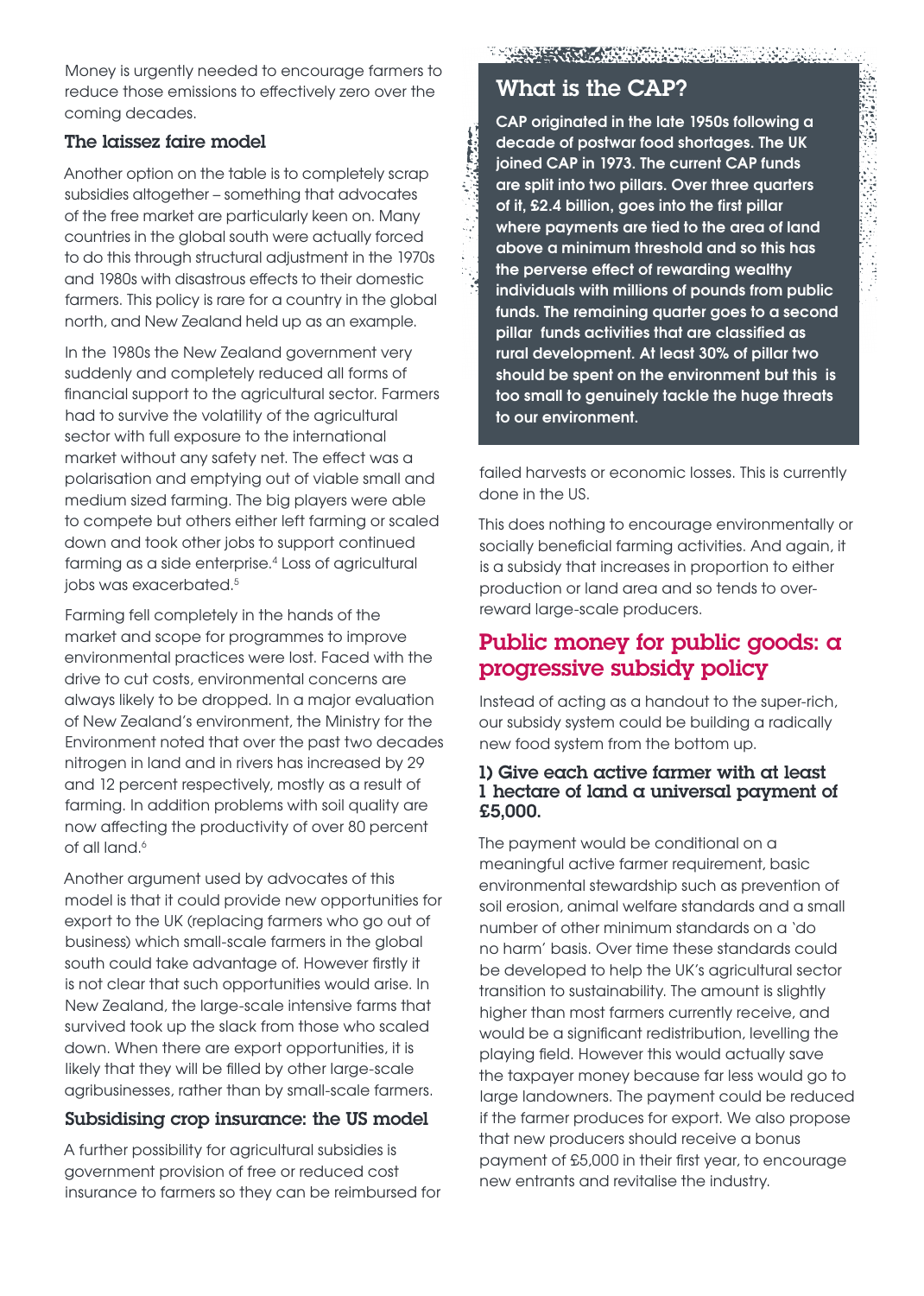#### 2) Offer grants for medium-scale, regional infrastructure, including processing facilities and local business development programmes.

This would allow local supply chains to be strengthened and maintained, while supporting new business models and small-scale producers.

#### 3) Offer subsidies for the provision of specific public goods.

Public goods could include environmental benefits around climate change, soil quality, landscape, wildlife and agricultural biodiversity. They could also include social benefits such as job creation and support for small-scale farmers, healthy good food, resilience, democratic accountability and support for local economies.

While the first element above incorporates 'do no harm' standards, this element would be for things that make an active, positive contribution, and would be the largest component of the funds. It could include restoring natural habitats, creating natural flood protection, preserving and passing on skills or knowledge that are important to our heritage, reducing local unemployment or increasing healthy eating, along with many other areas.

Decisions on which public goods to prioritise and how to allocate budget would be devolved to regions to set 10-year frameworks based on local knowledge (subject to some nationally agreed constraints, such as on climate change mitigation) thus also helping to support local democracy.

The are plenty of benefits to this proposal:

• First, over 12,000 holdings of less than five hectares would become eligible for income support payments under this system, creating support for small-scale farmers who are often struggling to survive. More than half of all current recipients of direct payments would receive a higher universal payment so the majority of farmers will be better off. This would help create a renaissance in small-scale farming in Britain and reverse the trend of intensification in the UK farming industry. What's more, new farmers would be encouraged, revitalising the UK farming sector with a potentially large wave of small farmers and local producers. More rural jobs would be created in the economy as new entrants recruit workers to labour on their farms, and pay them properly. Current farms below five hectares will now be able to hire new people. It's also likely to revitalise domestic fruit and vegetable markets.

- The extremely high payments that currently go to the richest farmers would be abolished to make way for a much fairer system. Removing exceptionally large income support payments will also reduce the likelihood that producers in the UK can unfairly compete on the world market -at the expense of producers in the global south.
- The system will boost regional infrastructure and facilities such as processing plants - one of the main barriers that holds back small-scale producers and local supply chains.
- Local democracy would be bolstered as local authorities get more say of which public goods subsidies are directed to in their area.
- And the farming sector will be able to shift to an agroecological model which supports ecological diversity and reduces (possibly reversing) our carbon emissions.

The total cost would be a minimum of £2.1 billion, a cost to the taxpayer that is 33% lower than the status quo. This ensures that a thriving ecology of diverse, ecologically-minded farming enterprises is supported whilst providing more money for other parts of the public sector in the UK – like the NHS.

## A subsidy model that doesn't harm the global south

It is important to ensure that a new system of agricultural subsidies in the UK does not have unintended damaging impacts on the global south. This is especially crucial since small-scale producers in those countries feed most of the world's population.

Agricultural subsidies have long been a controversial and political sensitive area for many in the global south in the context of trade rules. WTO rules allow subsidies (with some restrictions), which are a tool for supporting farmers only realistically available to rich countries who can afford them. At the same time the rules of the WTO and other trade deals ban most import tariffs, which would otherwise be a tool that poor countries could use to support their farmers.

Over the decades, this set up has devastated the lives of farmers around the world. When food commodity prices are low, subsidised farmers are able to survive even when selling their produce at less than the cost of production. Surplus food can be 'dumped' in poor countries which have been forced to open their markets, even at times under the guise of food aid. Local farmers cannot